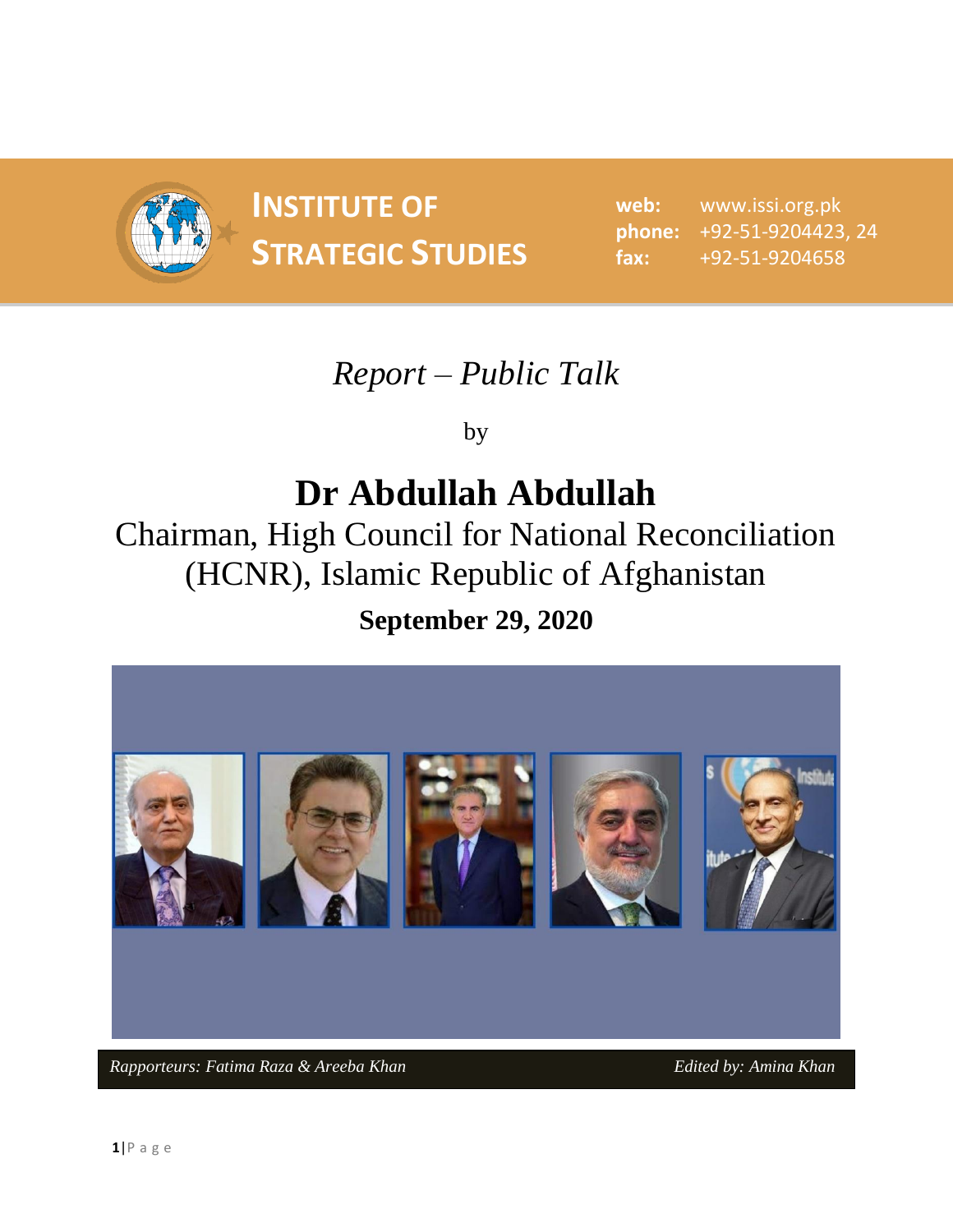The Institute of Strategic Studies, Islamabad (ISSI) hosted a Public Talk by Dr. Abdullah Abdullah, Chairman, High Council for National Reconciliation (HCNR), Islamic Republic of Afghanistan under its Distinguished Lecture Series on September 29, 2020.

The Foreign Minister of Pakistan, Honourable Makhdoom Shah Mahmood Qureshi and Pakistan's Special Representative for Afghanistan, Ambassador Mohammad Sadiq were also in attendance. Members of the diplomatic corps in Islamabad, academics, civil society, and former and current diplomats were also present.

In his welcome remarks, Director General Institute of Strategic Studies, Islamabad (ISSI), Ambassador Aizaz Ahmed Chaudhry welcomed Dr Abdullah Abdullah to the Institute and said that he felt feel deeply honoured that Dr Abdullah had chosen this Institute to send out his message of peace and hope to the academics, experts, and intellectuals of Pakistan. Ambassador Chaudhry observed that helping to stitch peace in Afghanistan is indeed an onerous responsibility and that in Pakistan, there is a consensus that a peaceful, stable, independent, sovereign, and prosperous Afghanistan is in the interest of Pakistan and the region. He recognized that securing peace will not be easy. However, time has never been more opportune for peace, he said. All stakeholders are acutely conscious of this rare window of opportunity. He referred to the people of Afghanistan as brotherly as no two nations share so much in common than the people of Afghanistan and Pakistan. All that is left is the need to build on these commonalities.

Ambassador Aizaz also pointed to the positive momentum in the bilateral relationship that he said must now be maintained. It is so heartening, he said, that the government of Pakistan at every level is now striving to contribute to a positive relationship between the two countries. He reassured that every strata of Pakistani society keenly looks at the peace process in Afghanistan while sincerely hoping and praying for success as all stakeholders have huge stakes. He mentioned that the honourable Foreign Minister has earned for himself, the reputation of a man of peace while Prime Minister Imran Khan has wisely suggested through his recent op-ed in Washington Post how best to ensure that peace wins.

Ambassador Mohammad Sadiq welcomed Dr Adullah Abdullah on his visit to Pakistan. He stressed that this visit was taking place at a time when promising progress is being observed both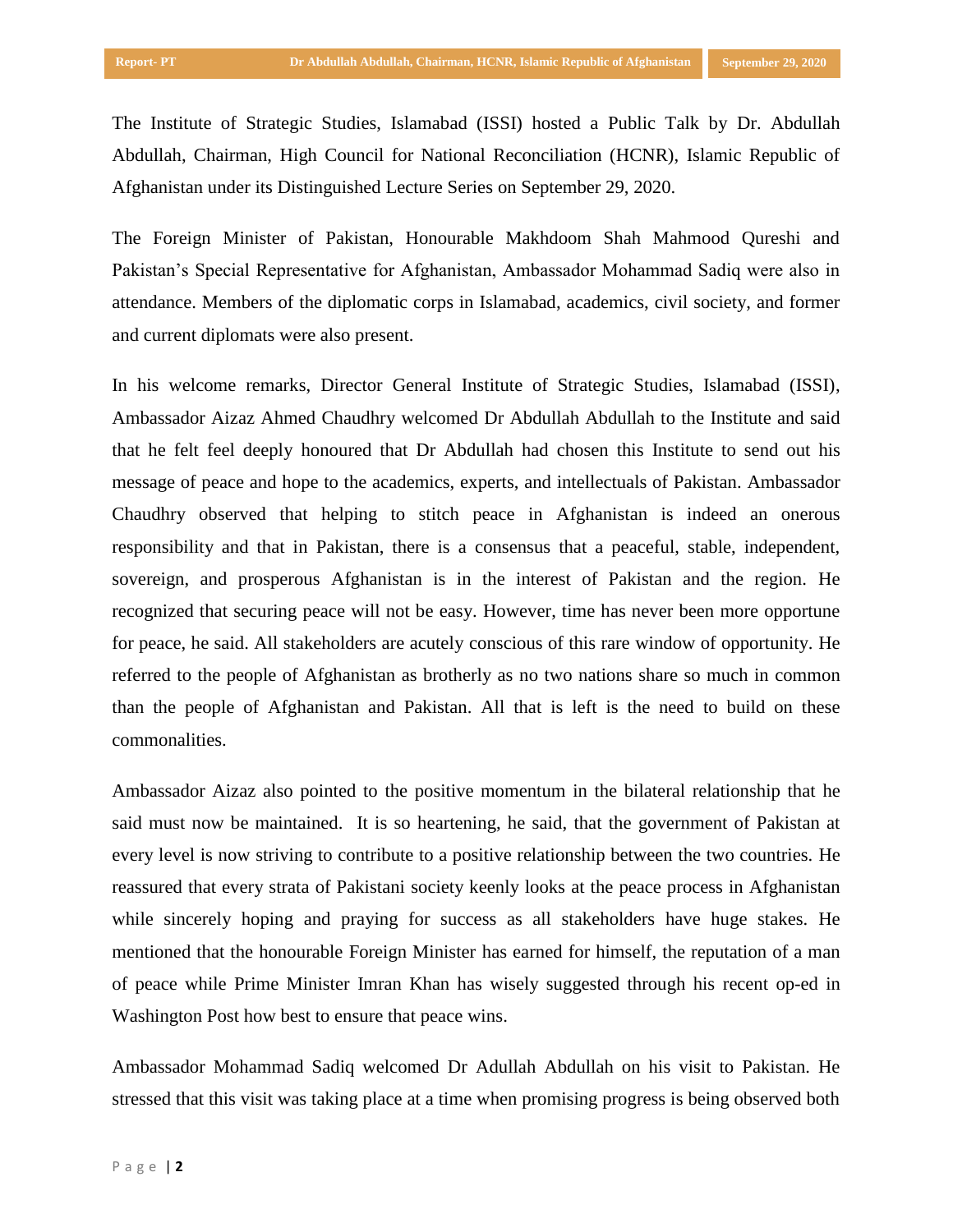in the Afghan peace process and our bilateral relations with Afghanistan and that both these tracks were mutually reinforcing. He emphasized that it is important to continue this work diligently with a view to addressing all the issues including bumps that would come in the way of intra-Afghan negotiations. He further went on to say that working for peace and power sharing are always intricate and complex particularly in a situation like Afghanistan where violence has raged for decades. It is a herculean task but an inclusive and broad-based political settlement is the only wise option.

He further stated that in order to negotiate peace one has to be braver than the bravest soldier as wars can be fought by many, peace could be strategized only by few sagacious and brave ones. He also said that during the Doha talks, Dr Abdullah Abdullah rightly commented, "There would be no winners through war in Afghanistan and there would be no losers through an inclusive peace". Afghanistan at this stage needs someone experienced and wise like Dr Abdullah Abdullah, he said, in order to handle the peace process and that the international community also feels that the peace process is in safe hands while he is in the saddle.

Ambassador Sadiq expressed he was hopeful that this visit would generate a positive momentum in bilateral relations ranging from leveraging mutual soft power particularly people-to-people contacts which signify an important reality that Pakistan has to continue to strengthen its outreach to all segments of the Afghan society. It is also important for the Afghan leadership to interact and engage with all sections of Pakistan society. It is also very clear that today's Afghanistan is different than the Afghanistan of yesterday and had made commendable progress in many fields. Pakistan fully supports the preservation of development gains of Afghanistan and the end of violence and these are two natural stepping stones towards a peaceful and prosperous future. He hoped that this visit of Dr Abdullah Abdullah Abdullah is the beginning of a fresh surge of strengthening mutual engagement between our two countries and peoples and this will bring significant dividends for both nations.

Honourable Foreign Minister Makhdoom Shah Mahmood Qureshi welcomed Dr Abdullah Abdullah and started his address by introducing the Institute to the honourable guest. He highlighted that ISSI is one of the premier thank tanks in Pakistan and is affiliated with the Foreign Office and that the Foreign Office intends to make full use of the input being provided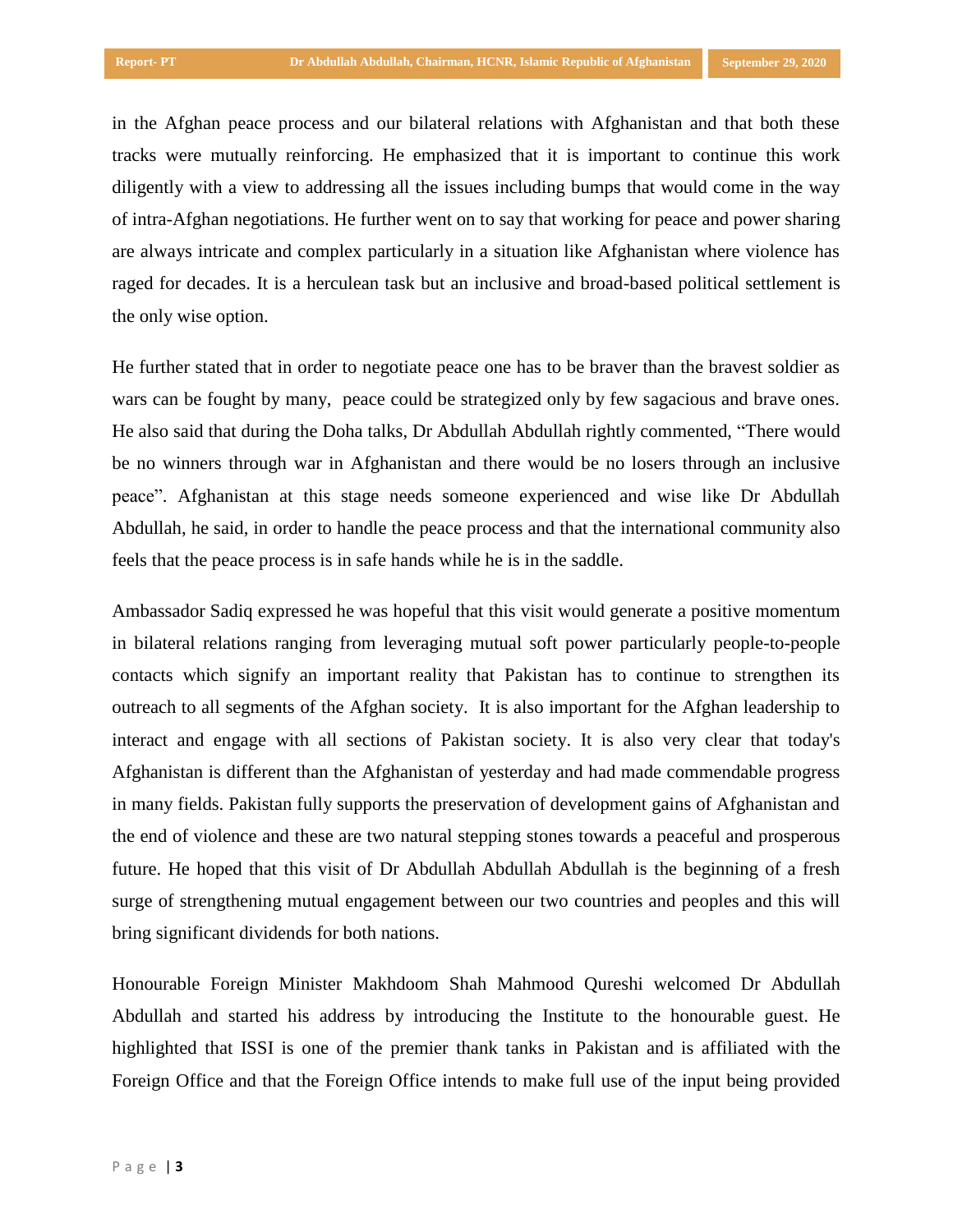by the Institute. He said that Dr Abdullah Abdullah needed no introduction as a man who has seen it all during the last 42 years of struggle which speaks volumes about his experience. As the Chief Executive of Afghanistan, he fully understands the ground realities, challenges, strengths weaknesses and compulsions.

However, his present position as Chairman of the Reconciliation Council is the most challenging job of his career and wished him luck. He said that in his success lies our success. Therefore, it is important to see eye to eye, engage, connect and exchange views in a candid manner. He also added that, the timing of this visit is significant as it has taken place after a number of historic events. He stressed that the peace agreement signed on the 29th of February in Doha between Taliban and the US was a historic agreement. He also recalled his first engagement with US Secretary of State, Mike Pompeo when he visited Islamabad and said quite clearly that all roads to Washington lead via Kabul.

The February  $29<sup>th</sup>$  agreement and bringing Taliban to the negotiating table was not easy but was possible in the end. The second round of talks that took place on August  $31<sup>st</sup>$  in Kabul was a step in the right direction. He also mentioned that Prime Minister Imran Khan's telephonic conversation with President Ashraf Ghani on September  $25<sup>th</sup>$  was very positive. He said that this current convergence did not happen overnight and has evolved over time by learning through past mistakes. Today there is a new international environment that is supportive of a political settlement, he said. He added that the peace process has regional support and it cannot move forward without this regional support. There is a greater realization bilaterally in Afghanistan and Pakistan that peace is needed for a prosperous future, he stated.

He went on to say that there is no military solution to the Afghan conflict and the voice for dialogue, previously unheard, has finally been heard. There is a recognition that a negotiated political settlement is perhaps the only and the best way forward. This is both a unique and historic opportunity and must be seized by the leadership of Afghanistan. Reduction in violence leading to a ceasefire is a prerequisite and a necessity for peace. An overwhelming majority of Afghans want peace but there will always be spoilers which must be taken into consideration. The Foreign Minister stressed that sustainable peace can only come from within Afghanistan, it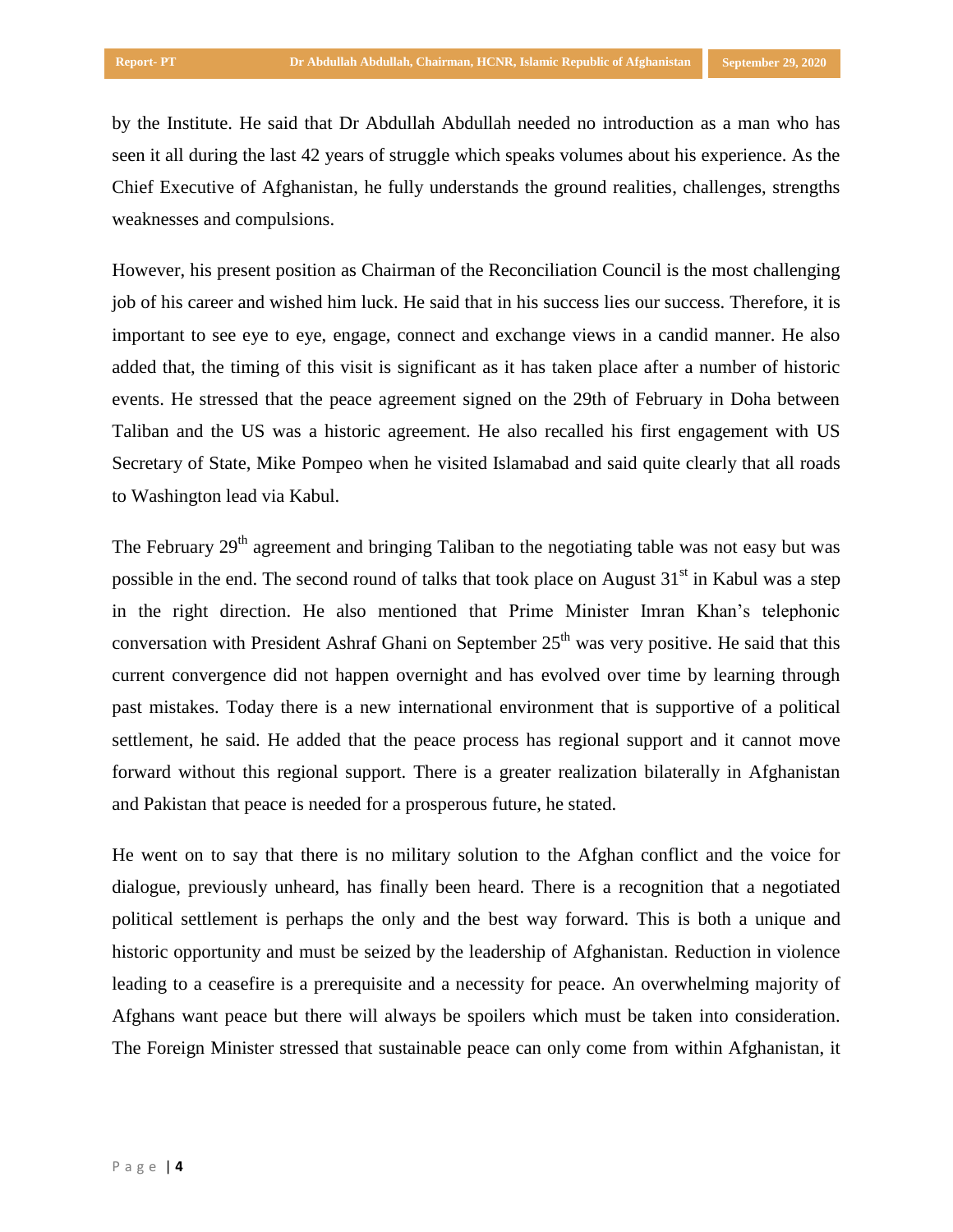cannot be imposed on Afghanistan and that only the Afghans can determine the future of their country.

He also said that, peace has many dividends. Regional connectivity, trade and investment cannot happen without peace. CASA 1000 and the TAPI gas pipeline will only become a reality after lasting peace is achieved. He said peace was also a requirement for the dignified and honourable return of Afghan refugees back to their homeland. He emphasized that it was important to not shy away from reality and add a new chapter to the bilateral relations to build a common future for the region. Both sides have gained from mutual support thus, a relationship of cooperation and understanding is the only way forward. The road ahead, will not be easy but it cannot be denied that peace will not be offered to us on a silver platter. Rather it needs work, commitment and patience.

Foreign Minister Qureshi relayed a special message for the people of Afghanistan that Pakistan does not wish to meddle in their internal affairs and has the utmost respect for the sovereignty, independence and territorial integrity of Afghanistan. He went on to say that whatever consensus evolves through the Afghan dialogue and negotiations will be completely acceptable to the people of Pakistan. In the end, he quoted from the book of Former President Ayub Khan, "We want to be friends not masters" which is a paradigm shift and new realization and recognition of the benefits of coexisting in peace and building a common future. that we have no favorites, we do not want to meddle in your internal affairs. He concluded by saying that "We respect and want to respect your sovereignty your independence and your territorial integrity, and whatever consensus evolves through your dialogue and your negotiations. We as the people of Pakistan will accept the will of the people of Afghanistan."

Dr Abdullah Abdullah, Chairman High Council for National Reconciliation (HCNR) began his speech by saying that effective diplomacy, dialogue and research are very important in today's environment; in our region and beyond. He said he was confident that we are on the threshold of a new era in our bilateral relations based on mutual respect and sincere cooperation for shared prosperity. Pointing to earlier statements by Ambassador Chaudhry, FM Qureshi and Ambassador Sadiq Khan, he said that he considered the current opportunity, the start of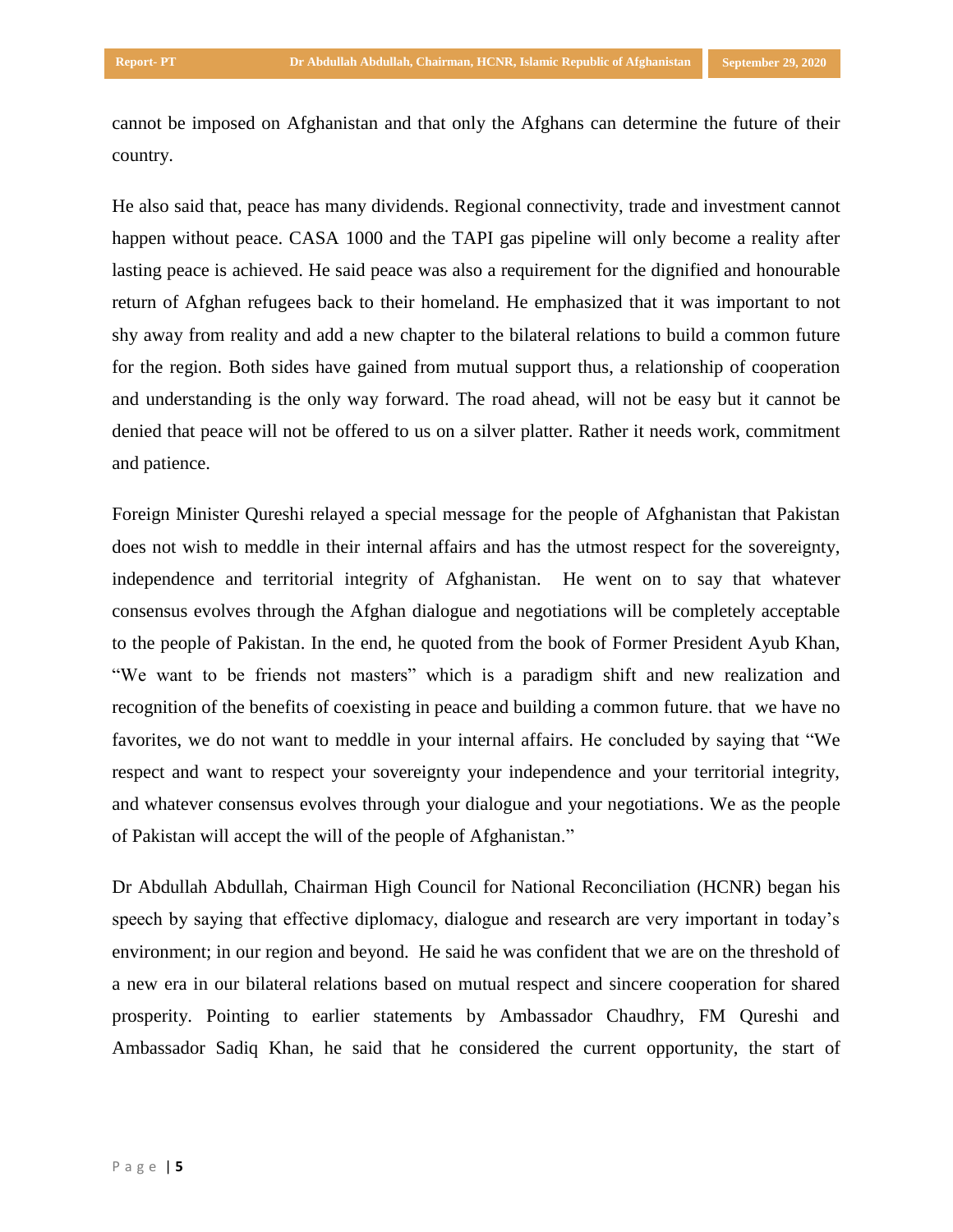negotiations between the Islamic Republic of Afghanistan and the Taliban movement, an important opportunity.

He said that he could not emphasize enough, the importance of this opportunity for peace and as Chairman of the High Council for National Reconciliation (HCNR), he is delighted to contribute to the strengthening of bilateral relations between Afghanistan and Pakistan. He said that to do so was in the interests of both countries and of a peaceful region. He pointed out that his visit comes at a crucial time when a new peaceful future is on the horizon referring to his participation in the September 12, 2020 negotiations between Taliban and Afghanistan where he represented the Afghan government. He informed that as we speak here today, there are delegations of both sides in Doha, discussing ways and means of ending decades of conflict through a political settlement in Afghanistan.

Dr Abdullah stressed that Pakistan has played an important role in facilitating these negotiations and he thanked the government and people of Pakistan for making this possible. He said that we are looking forward to joint practical steps between the two countries. He said he is a firm believer of moving beyond rhetoric and the shadowy conspiracy theories that have held us back in the past.

Dr. Abdullah emphasized the need for fresh approaches and to view our region as one region by looking at the realities of the past four decades. It is also important to take into account, the current conditions along with the geo-political and geo-economic shifts and to draw necessary lessons about gains, losses, threats and opportunities. He said that there is a need to reflect upon our past decisions and whether we could have done things differently. If so, then could we have aimed for stronger cooperation, reduced tensions, promoted moderation, increased regional connectivity, trade, transit, economic integration and established business to business and most importantly, people-to-people relations? He said it would be up to the distinguished scholars to count the cost of lost opportunities and non-cooperation.

Dr Abdullah noted that while there have been significant advances in bilateral ties, there are certain areas where we have lagged behind. In today's highly competitive and technologically interconnected world, there are a number of serious threats laid out before us such as terrorism, extremism, intolerance and most recently, Covid-19 pandemic that has not spared any country.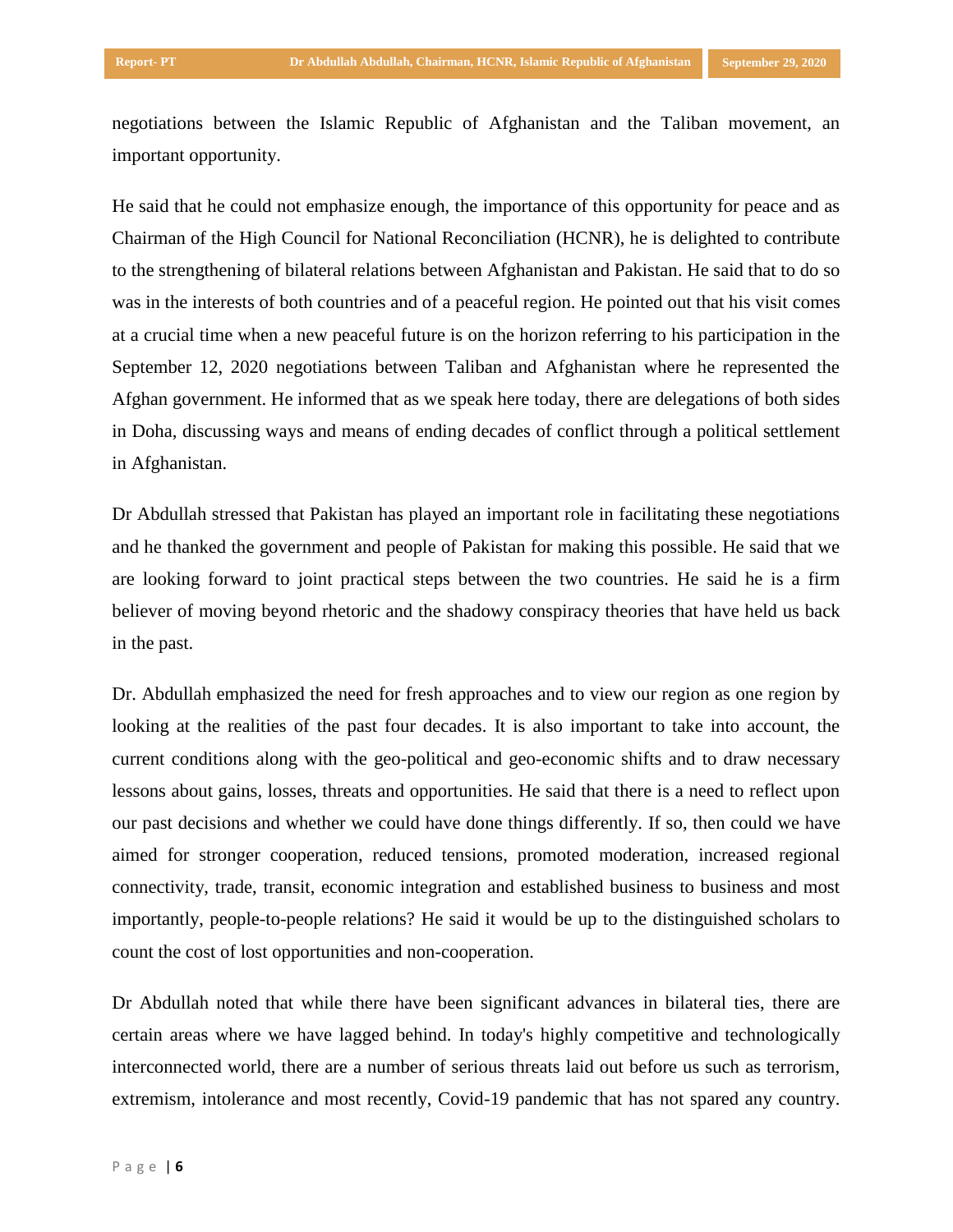He assured that there is a huge untapped security, political and economic potential for cooperation within the region. Considering the current geopolitical regional context, several new windows of opportunities have opened up, therefore now more than ever, both countries need to pursue an enhanced level of interaction for a peaceful and prosperous co-existence.

Commenting on the future of Pak-Afghan bilateral ties, Dr Abdullah said that the time is now for both nations to define a new vision, address outstanding issues as well as our shared interests. It is also important to realize that peace and instability in Afghanistan or any country in our South Asian region can have far reaching constructive ripple effects. By setting course on a new path towards good neighbourliness and greater regional economic integration, regional prosperity can be achieved.

He said as Chair of the High Council for National Reconciliation (HCNR), his job is to help build consensus and manage collective efforts to promote reconciliation to justly, inclusively and honourably end the conflict and seek political settlement. In order to do so, it is important to first recall that remind ourselves that the Afghanistan of today is not what it was in the 90s or even early 2000s. Afghanistan today is young, diverse and connected nation and eager to freely decide its own future with a form of government corresponding to its unity in diversity.

This transformed nation also wants to preserve its core accomplishments including the rights and liberties of all men and women of all communities and groups in Afghanistan. We do not want a terrorist footprint in our country or to allow any entity to pose a threat to any other nation. The current talks offer the best hope to put this war behind us using patience, dialogue and compromise and to agree to unite the country.

Dr Abdullah mentioned his special appreciation for the tremendous efforts, contributions and sacrifices of all partners of Afghanistan made in the past 19 years. However, what still stands elusive, is a dignified, durable and sustainable peace within and without. What is needed, is a friendly and peaceful country that does not harbour any terrorist groups that may pose a threat any countries in our neighbourhood. A sovereign, independent and democratic country with people of diverse ideas who fight principally for implementation of such ideas in a peaceful manner barring any violence.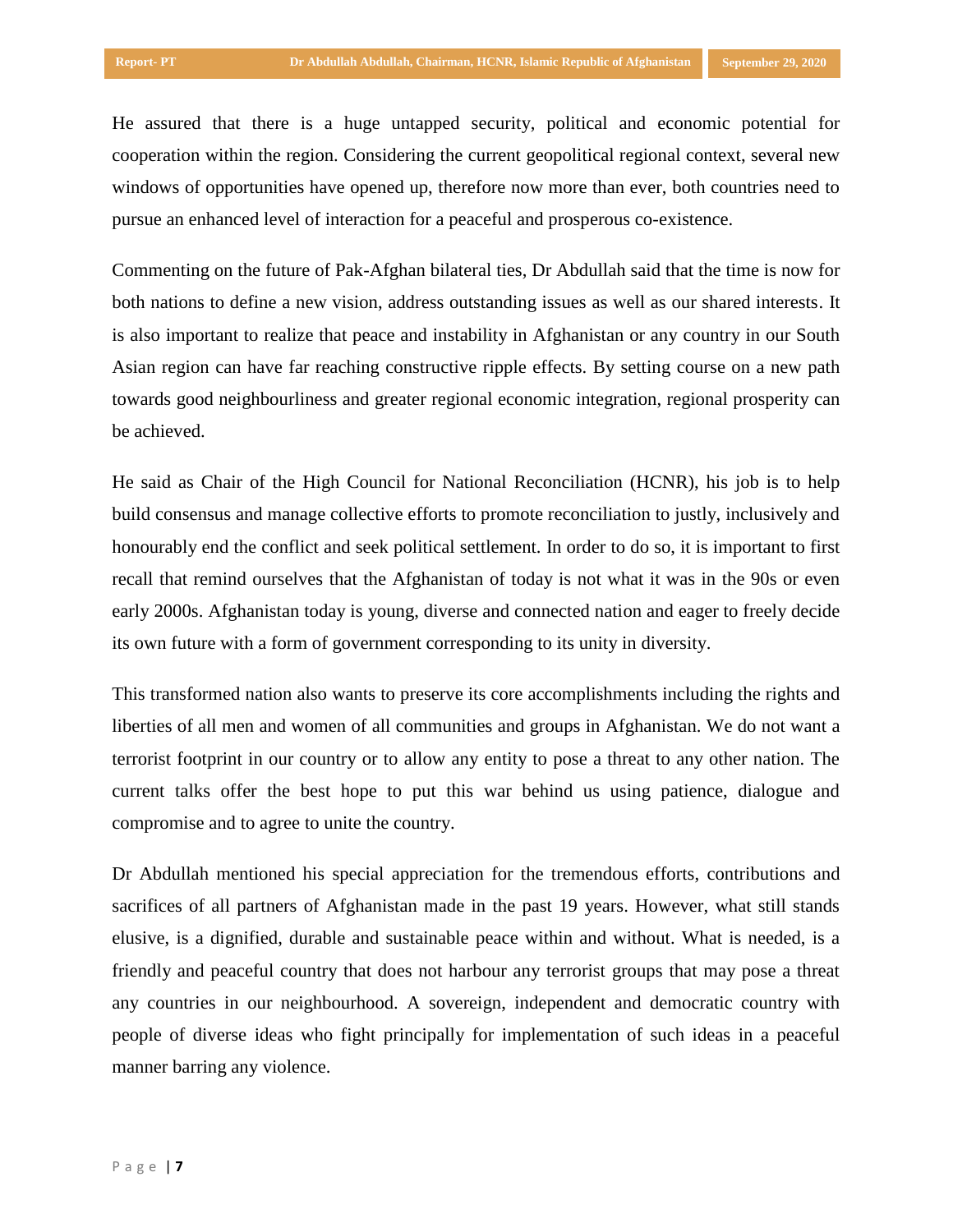He said that his responsibility in the current position as Chairman HCNR, cannot be fulfilled without internal as well as external support from the regional countries as well as strengthening of our bilateral relations. He reiterated that this will help in achieving the aspirations of the people who have faced tremendous challenges in the past for more than four decades. He said in his talks with the leader of the Taliban during negotiations that we can all be heroes for our country and also the cost of not seizing the moment not capitalizing on the moment which could be huge. He emphasized the need for seizing the moment now that the international community is supportive. Dr Abdullah informed that President Ghani and himself reached a consensus to be patient and make compromises and to not lose opportunities for peace. He further said that these instructions have also been given to the negotiating team.

Discussing the scourge of terrorism, Dr Abdullah said both Pakistan and Afghanistan have paid a high price by facing various terror groups that are still acting as the spoilers, thus we need to cooperate with like-minded countries against such elements. He also referred to Prime Minister Imran Khan's telephone conversation with President Ashraf Ghani in pursuit of talks and negotiations in good faith and hopes for reduction of violence and a comprehensive ceasefire. Such an environment is especially important in terms of helping the spirit of negotiations back in Doha. He went on to say that the content of discussions being held during his stay in Pakistan has mainly revolved around peace negotiations and also certain areas of bilateral relations.

He said that these meetings held with representatives of the people of Pakistan in the National Assembly were reflective of the sentiment of continued cooperation and goodwill between the two countries. A whole new level of interest is evident in pursuit of our common interests such as the visa regulations, friendly pedestrian crossing points, facilitation in spite of poverty and other challenges that exist. He said there was a need to enhance bilateral relations on the basis of mutual respect and cooperation. Dr Abdullah thanked Pakistan for hosting millions of Afghan refugees and said that he shared the idea of dignified and voluntary return of refugees to Afghanistan. He said that efforts were being made to facilitate this process on the Afghan side. He concluded by saying that peace is not only an Islamic tenet and duty but is also that unique historical opportunity that should not be squandered.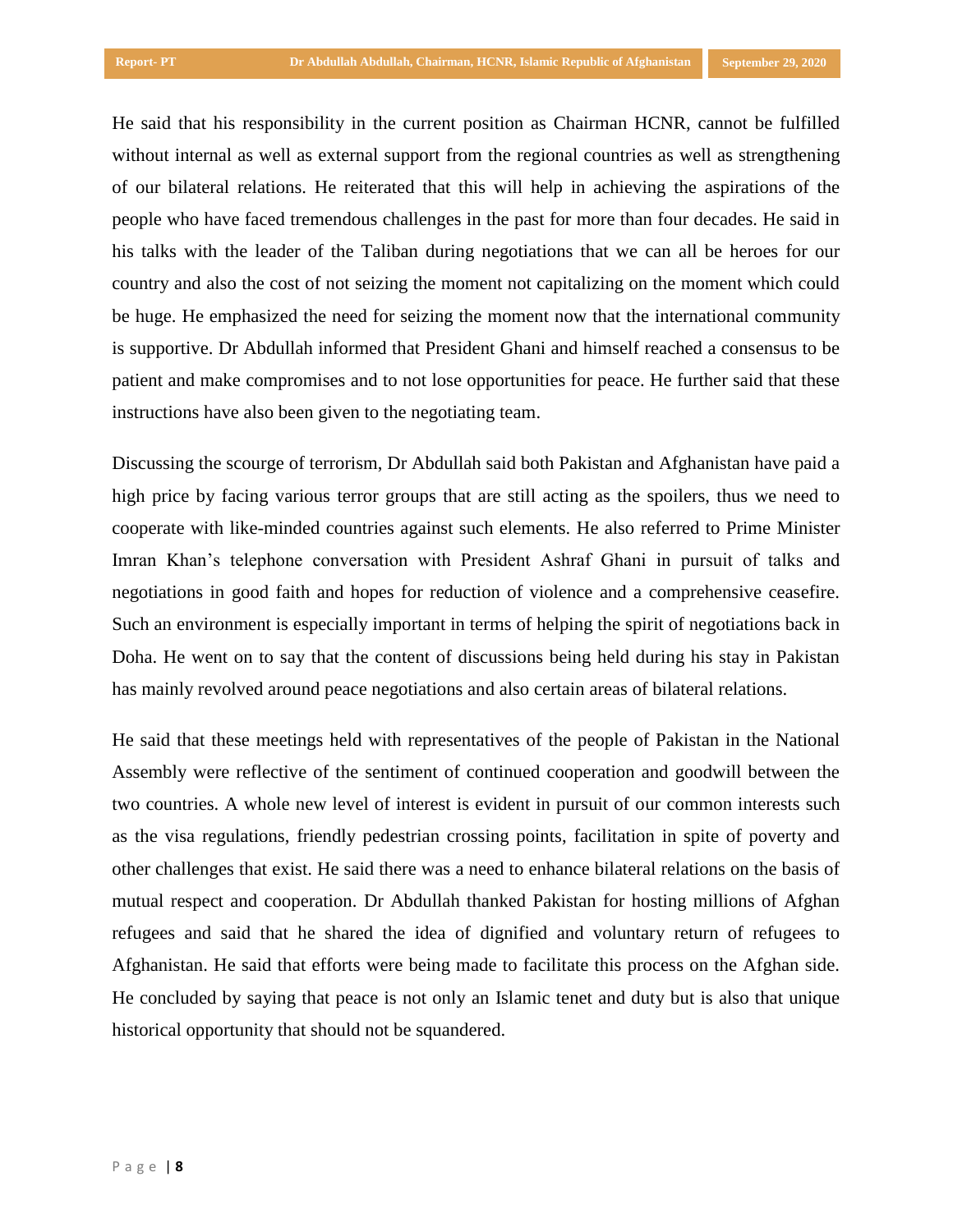#### **Q & A Session:**

A brief question and answer session followed:

**Q.1. Are we working on collaborative models between the two countries to prevent spoilers from sabotaging the peace process like Prime Minister Imran Khan has mentioned in his Op-ed in the Washington Post about preventing externally enabled terrorist groups from attacking Pakistan from Afghan soil?** 

Dr Abdullah said that Afghanistan has never wished to harbour any terrorist group under any name as country and a nation which has suffered because of the activities of terrorist groups for so long. This is our firm view, he said.

### **Q.2. How do you view the role of China in the Afghan peace process and the future of Afghanistan and if the peace process is successful, what will it mean for CPEC projects materializing in Afghanistan?**

Dr Abdullah said that China has played an important role as a peaceful neighbour which has helped us in reconstruction through humanitarian assistance. The Belt and Road Initiative could turn into an opportunity for Afghanistan as well the entire region. China will continue to play its important and constructive role in support of peace and prosperity in Afghanistan.

### **Q.3. As the peace talks have started between Taliban and Afghan government, what are the prospects of unifying the Afghan society keeping in mind the diverse cultural and ethnic landscape and what kind of future political setup do you envisage?**

Today there is a better environment and situation where the international community is also calling for peace the region is more cooperative in in that regard. We hope as Afghans that we have to live together and make peace while having differences amongst ourselves and address those differences peacefully. A majority of the people in Afghanistan are supportive of this and on issues of terrorism there is a firm commitment and realization that these terrorist groups under any name and banner should not be allowed to use the Afghan soil against any country. There are still suspicions and doubts due to what we all have gone through. We all also have a mission and responsibility to address our concerns in a candid and friendly environment and that is what I